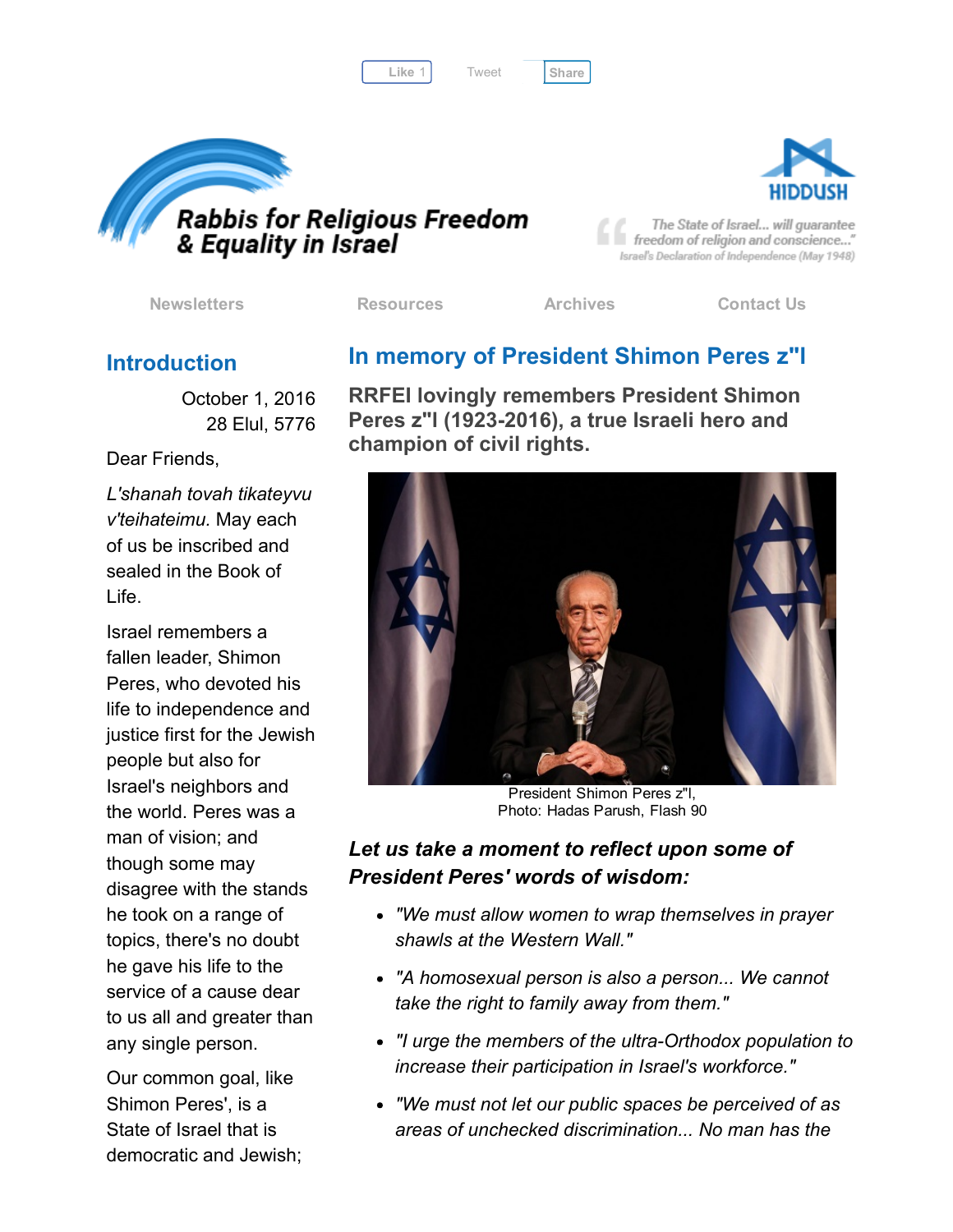a homeland for all of the Jewish people in which all forms of Judaism may also thrive without State interference.

We include this week Rabbi David Stav's article in Times of Israel in which he claims that the Rabbanut has given up the pretense of appearing to represent anyone other than themselves and those who follow their system of Judaism as legitimate Jews. This, of course, follows the rabbanut's refusal to recognize the conversions of the leader of the RCA's beit din for conversions in the U.S., Rabbi Gedalia Dov Schwartz.

In addition we have included a Hebrew article relating to Hiddush's defense of Israeli soldiers who choose to wear impermissible beards in the IDF.

This is simply an example of the class of cultures, which Prof. Ruth Gavison and Rabbi Yaacov Medan attempted to resolve in the Gavison-Medan Covenant of 2004. if you are speaking about the clash of cultures in Israel, and the attempt to

*authority to force a woman to sit where he would prefer."*

# **The Gavison-Medan Covenant**

The framework for coexistence between dati and hiloni Jews in Israel

#### **Click HERE for the Gavison-Medan Covenant: Main Points and Principles**

The principles demonstrate that it is possible to arrive at a single joint proposal without contradicting the tenets of our divergent beliefs: the Torah and Jewish law on the one hand, and the centrality of the principles of equality and human dignity and liberty on the other

#### Following are the proposals in concise format:

- Right of Return: Every "child of the Jewish people" will be eligible to immigrate to Israel, including the child of a Jewish father and a person who has converted through a recognized procedure. Even someone who converted in a manner that diverges from the tradition of the "Shulhan Arukh" will be entitled to register himself as a Jew in the population registry.
- Personal Status: The right to establish a family will be recognized. The law of the state will permit weddings conducted according to any ceremony the couple chooses, and the marriage will be recorded in the population registry. No individual in Israel will be allowed to marry who is not single both according to state law and according to a strict interpretation of the laws of his religion.
- The Sabbath: Saturday is the official day of rest in Israel. Citizens will not be employed and will not be required to work in manufacturing, trade or services on the Sabbath. Cultural events, entertainment and a reduced schedule of public transportation will be permitted in accordance with demand.
- Principle of Non-Coercion: This refers to the elimination of any monopoly exercised by a particular group on overall arrangements; at the same time, the right of every group to preserve its own lifestyle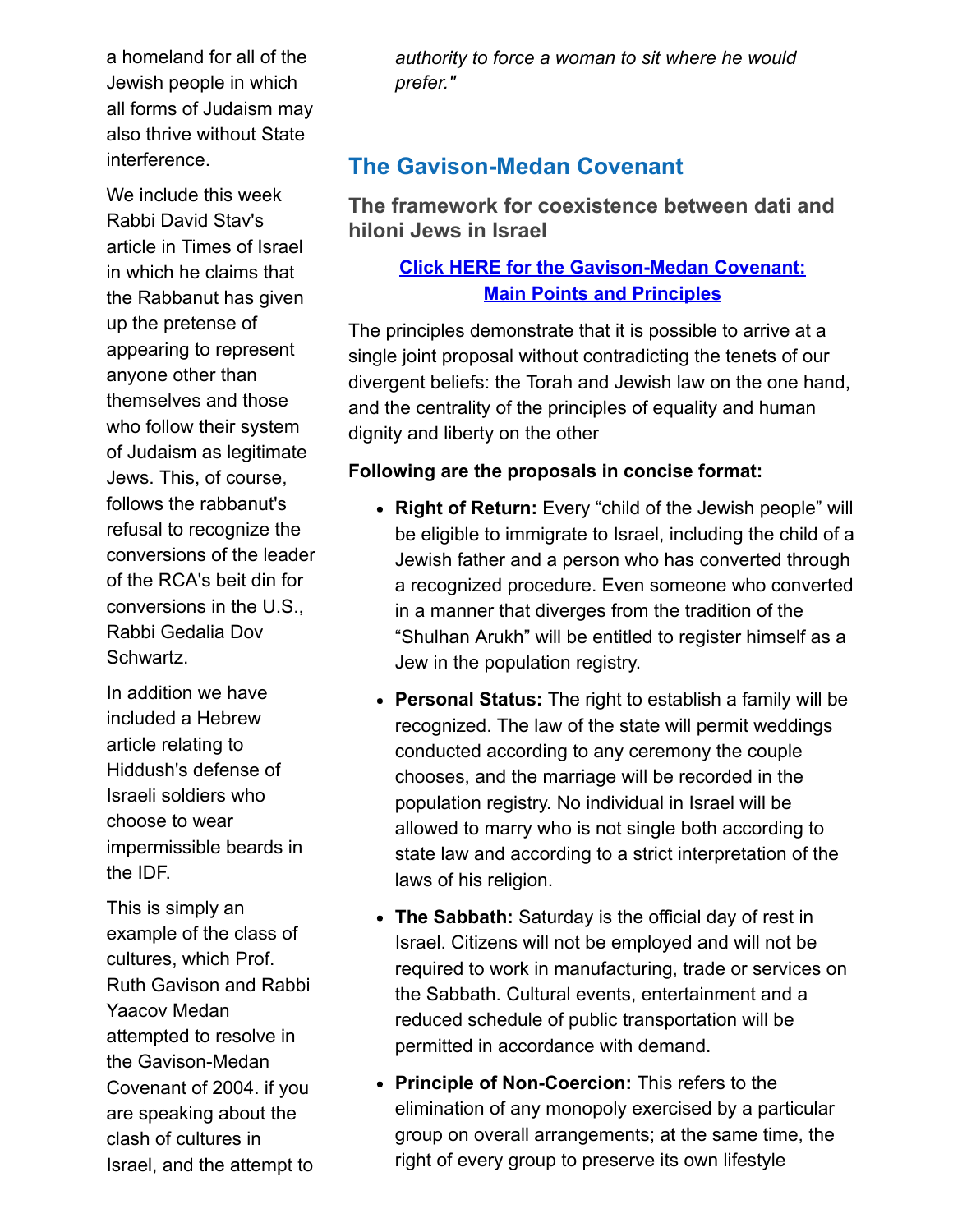build a single Jewish state that is both democratic and Jewish, you might find the principles and their development both interesting and helpful.

May the coming year bring health, happiness, peace and fulfillment to the Beit Yisrael.

**Mark** 

Rabbi Mark H. Levin RRFEI Editor in Chief

[facebook](http://cts.vresp.com/c/?FreedomofReligionfor/fba5dc83c4/325ceb4427/6188e91e59) [email](mailto:organizers@rrfei.org)

#### **Resources**

- Vision of Hiddush and Rabbis for [Religious](http://cts.vresp.com/c/?FreedomofReligionfor/fba5dc83c4/325ceb4427/218a0e959a) Freedom
- Hiddush [resources](http://cts.vresp.com/c/?FreedomofReligionfor/fba5dc83c4/325ceb4427/5ca82383de)
- Courts [religious](http://cts.vresp.com/c/?FreedomofReligionfor/fba5dc83c4/325ceb4427/0640cca70c) & secular
- [Conversion](http://cts.vresp.com/c/?FreedomofReligionfor/fba5dc83c4/325ceb4427/574ea22661)
- Death & burial [ancient](http://cts.vresp.com/c/?FreedomofReligionfor/fba5dc83c4/325ceb4427/2511d3b3bd) & now
- Diaspora-Israel
- Diversity & [inclusivity](http://cts.vresp.com/c/?FreedomofReligionfor/fba5dc83c4/325ceb4427/862c85d5c1) among **Jews**
- Diversity & inclusivity in relations with non-Jews
- Economic [opportunity](http://cts.vresp.com/c/?FreedomofReligionfor/fba5dc83c4/325ceb4427/984a2fefca)
- [Education](http://cts.vresp.com/c/?FreedomofReligionfor/fba5dc83c4/325ceb4427/5bc9d1a808)
- [Gender](http://cts.vresp.com/c/?FreedomofReligionfor/fba5dc83c4/325ceb4427/483c925f86)
- [Kashrut](http://cts.vresp.com/c/?FreedomofReligionfor/fba5dc83c4/325ceb4427/53af9a6b90)
- [Marriage](http://cts.vresp.com/c/?FreedomofReligionfor/fba5dc83c4/325ceb4427/2383734c44) & divorce
- [Mikvaot](http://cts.vresp.com/c/?FreedomofReligionfor/fba5dc83c4/325ceb4427/0a4b4be302)

according to its own conception and interpretation will be respected. The same will hold true in matters of burial, dietary laws, the Sabbath, religious services and prayer arrangements at the Western Wall.

• Legal Implementation: The covenant will be anchored in law such that it will be difficult to introduce partial and unilateral changes into its mechanisms. It is in the spirit of the covenant as a whole to give preference to mechanisms for negotiation and compromise over legislative and judicial decision-making. The courts, therefore, will not be granted the authority to invalidate laws concerning the covenant. The interpretation of the covenant, insofar as there is no court case involved, will be entrusted to an accepted representative public body, in order to encourage consensual interpretation without the need for recourse through the courts.

# A message to the RCA: Join us and raise your voice

Rabbi David Stav, *The Times of Israel blogs,* Sept. 25, 2016

#### Click HERE for the full [article](http://cts.vresp.com/c/?FreedomofReligionfor/fba5dc83c4/325ceb4427/d7fa0345bc)

The most recent uproar against disgraceful action by Israel's Chief Rabbinate surrounds their reported unwillingness to recognize halachic conversions approved by Rabbi Gedalia Dov Schwartz of the Rabbinical Court of the Rabbinical Council of America (RCA).

As disturbing and disappointing as this story is, it is only the latest in a series of similar actions by the Chief Rabbinate.

But we would be making a serious mistake if we were to dismiss this decision as in any way linked to the Rabbinate trying to impose a stricter interpretation of halacha.

[...](http://cts.vresp.com/c/?FreedomofReligionfor/fba5dc83c4/325ceb4427/213b17a367)

# מפתיע: גם בעמותת חדו"ש קוראים לבחון מחדש את נהלי הזקן

משה ויסטוך, *כיפה,* 2016 26, .Sept